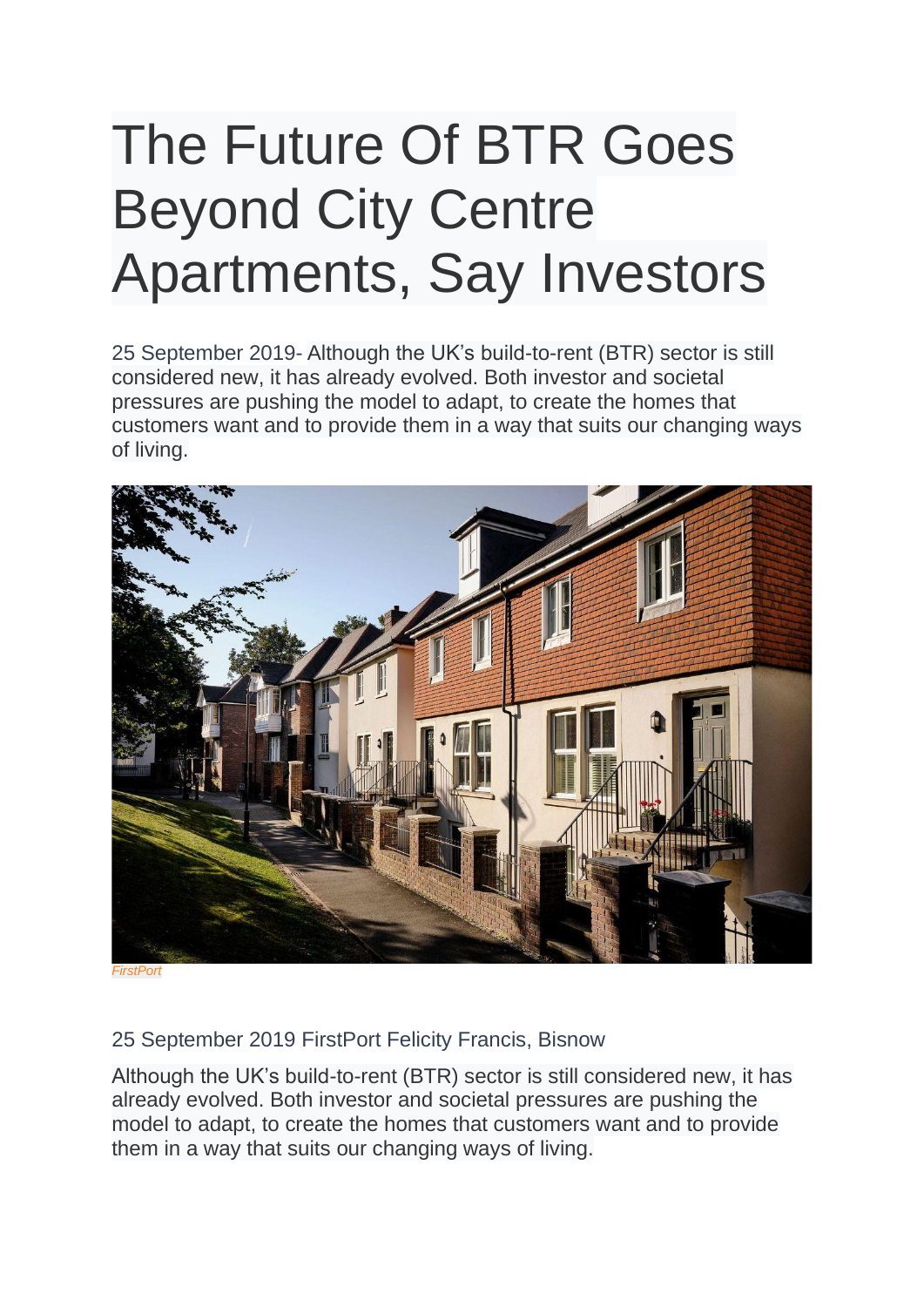As a full service residential property manager, FirstPort has experienced firsthand the change in the market. Most notable, said FirstPort Business Development Manager Jeremy Ogborne, is investors' current interest in houses alongside apartments. Investors are responding to the sector's evolution to now include houses to rent, appealing to a far wider demographic than might initially have been considered.

"We're seeing more interest from institutional investors looking to expand their multifamily UK portfolios to include housing rather than just apartments," he said. "They're looking to build on lessons learned, to mitigate risks and to diversify their investments. They want to provide high quality housing that the UK market is crying out for, but without the higher operational costs you get with apartments."

## **The Growth Of BTR Housing**

The UK's first BTR schemes followed in a similar vein to those in the U.S. Large apartment blocks, developed and managed to a high standard, with a concierge and a range of amenities. The change has been the emergence of individual houses and low-rise blocks, still finished to a high standard but more reflective of homeownership in the way they offer privacy. FirstPort is in extensive talks with UK institutions looking to invest in this segment of BTR, Ogborne said. They have recognised a demand in society for the sector and are negotiating with housebuilders to purchase the initial or final phase of a development which can be ringfenced for rental.

Renting certainly appeals to society's increasing on-demand culture. With homeownership comes burdens such as repairs and improvement costs there's an increasing appeal to outsource this to someone else and it is not just young people who recognise this. As the sector's demographic has widened, it has also improved returns.

"A benefit for investors is that housing customers are likely to stay put longer term," Ogborne said. "Apartments usually see a churn every 20 months. In housing, customers typically stay for much longer, looking to put down roots, perhaps start a family and move into a larger home as they settle into the community."

While this trend to stay longer-term will increase returns, investors also benefit from the lower operational costs of houses versus apartments. Schemes don't require the typical amenities of apartments, such as gyms, lounges or workspaces, instead providing playgrounds, allotments and nature trails, for example. Typically, while apartments are seeing a grossto-net of 27% to 30%, housing provides 18% to 20%.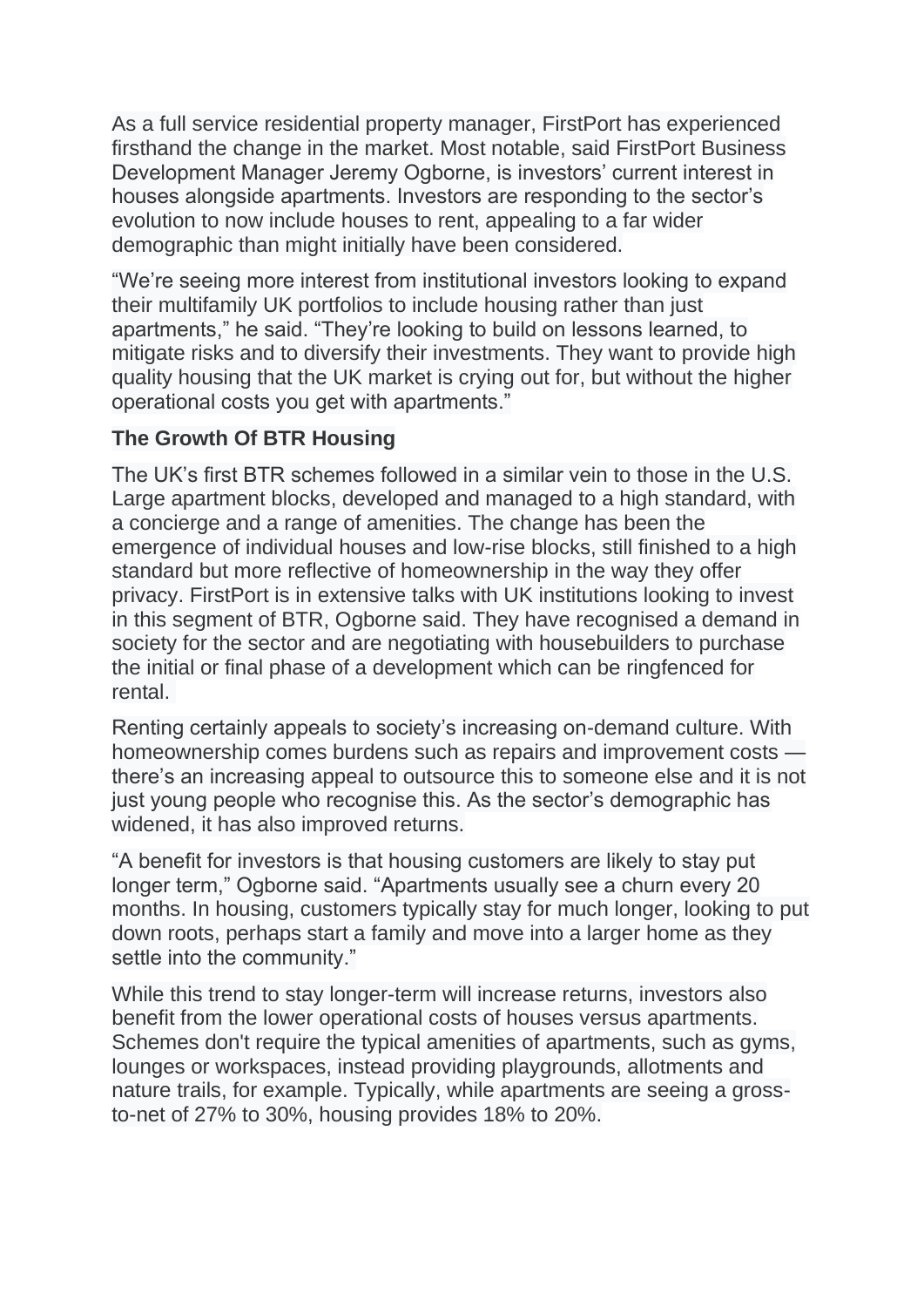

*FirstPort*

Investors Are Driving The Market The BTR housing sector has challenged investors' preference to invest in cities or densely populated areas of the country where demand for housing is strongest. As the sector's success widens, they are gaining confidence to look elsewhere, especially in areas with increasing employment opportunities.

"Investors are diversifying into the suburbs and semi-rural locations," Ogborne said. "BTR doesn't just appeal to people who want to live in a city centre. We have an abundance of land outside cities where people want to live."

Institutions are recognising several benefits to this move away from city centres. Compared to urban areas where councils often want to protect retail and commercial space, both land availability and planning restrictions can be better. The farther you go out of a city, the more likely investors can purchase land with planning already obtained, which means less risk and a shorter timescale.

Being away from a city centre doesn't mean a scheme has to comprise exclusively houses, however. Many BTR, or multifamily as BTR is described in the U.S., housing developments will include a proportion of low-rise apartments, perhaps in buildings of two or three stories to keep in the aesthetic of the estate. These could meet a local authority's affordable housing goals while providing a cost-effective investment. This mix of